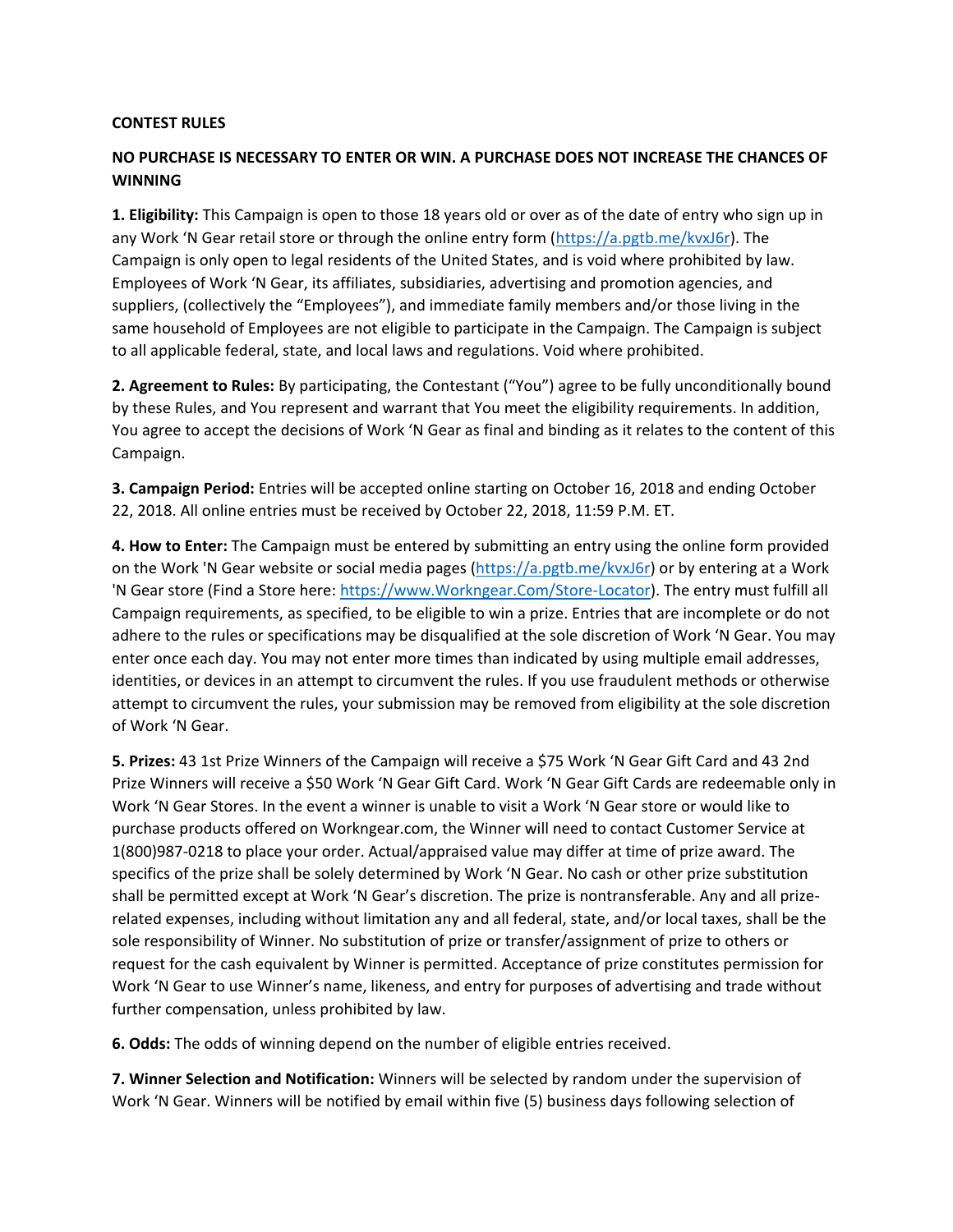Winners. Work 'N Gear shall have no liability for Winner's failure to receive notices due to spam, junk email or other security settings or for Winner's provision of incorrect or otherwise non-functioning contact information. If a Winner cannot be contacted, is ineligible, fails to claim the prize within 10 business days from the time award notification was sent, or fails to timely return a completed and executed declaration and release as required, the prize may be forfeited and an alternate Winner selected. Receipt by Winner of the prize offered in this Campaign is conditioned upon compliance with any and all federal, state, and local laws and regulations. ANY VIOLATION OF THESE OFFICIAL RULES BY WINNER (AT WORK 'N GEAR'S SOLE DISCRETION) WILL RESULT IN WINNER'S DISQUALIFICATION AS WINNER OF THE CAMPAIGN, AND ALL PRIVILEGES AS WINNER WILL BE IMMEDIATELY TERMINATED.

**8. Rights Granted by You:** By entering this content (e.g., text, etc.), You understand and agree that Work 'N Gear, anyone acting on behalf of Work 'N Gear, and Work 'N Gear's licensees, successors, and assigns, shall have the right, where permitted by law, to print, publish, broadcast, distribute, and use in any media now known or hereafter developed, in perpetuity and throughout the World, without limitation, your entry, name, portrait, picture, voice, likeness, image, statements about the Campaign, and biographical information for news, publicity, information, trade, advertising, public relations, and promotional purposes without any further compensation, notice, review, or consent.

**9. Terms & Conditions:** Work 'N Gear reserves the right, in its sole discretion, to cancel, terminate, modify or suspend the Campaign should virus, bug, non-authorized human intervention, fraud, or other cause beyond Work 'N Gear's control corrupt or affect the administration, security, fairness, or proper conduct of the Campaign. In such case, Work 'N Gear may select the Winner from all eligible entries received prior to and/or after (if appropriate) the action taken by Work 'N Gear. Work 'N Gear reserves the right, in its sole discretion, to disqualify any individual who tampers or attempts to tamper with the entry process or the operation of the Campaign or website or violates these Terms & Conditions. Work 'N Gear has the right, in its sole discretion, to maintain the integrity of the Campaign, to void votes for any reason, including, but not limited to: multiple entries from the same user from different IP addresses; multiple entries from the same computer in excess of that allowed by Campaign rules; or the use of bots, macros, scripts, or other technical means for entering. Any attempt by an entrant to deliberately damage any website or undermine the legitimate operation of the Campaign may be a violation of criminal and civil laws. Should such attempt be made, Work 'N Gear reserves the right to seek damages to the fullest extent permitted by law.

**10. Limitation of Liability:** By entering, You agree to release and hold harmless Work 'N Gear and its subsidiaries, affiliates, advertising and promotion agencies, partners, representatives, agents, successors, assigns, employees, officers, and directors from any liability, illness, injury, death, loss, litigation, claim, or damage that may occur, directly or indirectly, whether caused by negligence or not, from: (i) such entrant's participation in the Campaign and/or his/her acceptance, possession, use, or misuse of any prize or any portion thereof; (ii) technical failures of any kind, including but not limited to the malfunction of any computer, cable, network, hardware, or software, or other mechanical equipment; (iii) the unavailability or inaccessibility of any transmissions, telephone, or Internet service; (iv) unauthorized human intervention in any part of the entry process or the Promotion; (v) electronic or human error in the administration of the Promotion or the processing of entries.

**11. Disputes:** THIS Campaign IS GOVERNED BY THE LAWS OF WORK 'N GEAR AND MASSACHUSETTES WITHOUT RESPECT TO CONFLICT OF LAW DOCTRINES. As a condition of participating in this Campaign,